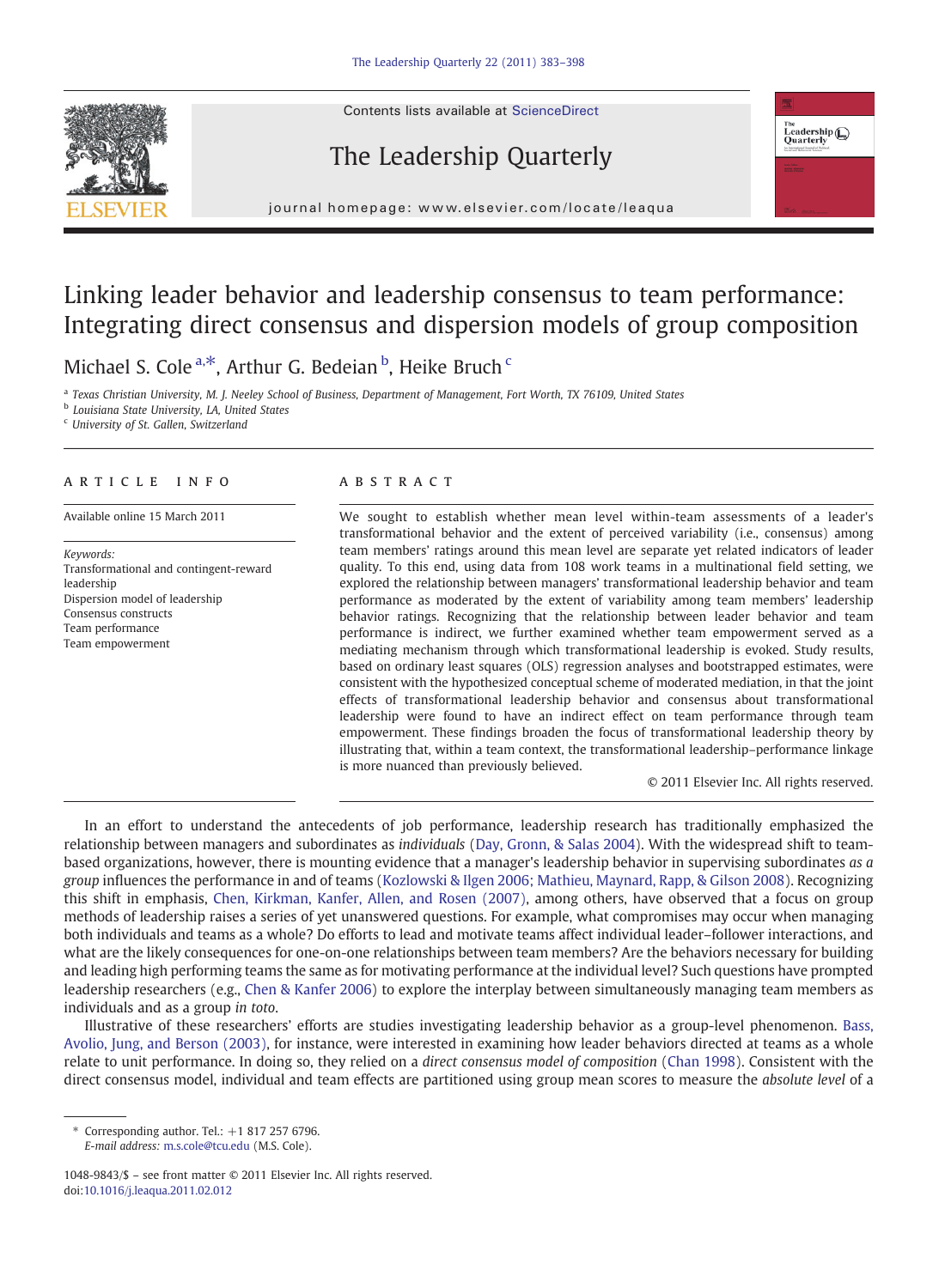leader's behavior. Tests of within-group agreement (e.g.,  $r_{wg}$ ; [James, Demaree, & Wolf 1984\)](#page--1-0) are typically then computed to determine whether creating aggregate scores from individual level data is empirically justifiable; unexplained variance is regarded as noise or measurement error ([Kozlowski & Klein 2000](#page--1-0)).

In contrast to this view, it has been increasingly argued that unexplained variance among team members' assessments may convey relevant unit-level information rather than simply reflect error variance [\(Chan 1998; Harrison & Klein 2007\)](#page--1-0). Exploring this possibility, leadership researchers have recently considered what are termed dispersion models of group composition. In a dispersion composition model, within-group variance (or, alternatively, within-group agreement or consensus) is treated as a meaningful higher level construct rather than a statistical prerequisite for aggregation ([Chan 1998](#page--1-0)). Within the leadership domain, the extent to which team members agree about the quality of their managers' leadership behavior has been dubbed leadership consensus [\(Feinberg, Ostroff, & Burke 2005](#page--1-0); see also [Lindell & Brandt 2000\)](#page--1-0). In a dispersion composition model, leadership consensus is considered high when team members' perceptions of a leader's behavior are homogenous. Conversely, leadership consensus is considered low when team members' perceptions of a leader's behavior are heterogonous or dissimilar. In either instance, the degree of consensus is, by definition, a group-level measure of the amount of variability in team members' perceptions of the quality of their managers' leadership behavior. As discussed below, evidence from a handful of studies suggests that team members' consensual perceptions about the quality of their managers' leadership behavior may be an important explanatory variable for understanding the influence of leadership within teams.

The primary aim of the present study was to extend transformational leadership research by integrating a direct consensus model of composition and a dispersion model of group composition within a single framework. To this end, the present study contributes to the leadership literature in two ways. First, it answers recent calls for research exploring whether differences in leadership consensus moderate the relationship between the general (i.e., average) behavior exhibited by a leader and team performance (e.g., [Cole & Bedeian 2007; Dawson, González-Romá, Davis, & West 2008\)](#page--1-0). The current investigation focuses on transformational leader behaviors for two principal reasons: (a) they "dominate" current thinking about leadership research and (b) they are at the core of contemporary leadership theory [\(Judge & Piccolo 2004,](#page--1-0) p. 762). Second, recognizing that the relationship between leaders' transformational behavior and team performance may not be direct, we cast team empowerment as a mediating mechanism in an attempt to replicate prior research (e.g., [Chen et al. 2007\)](#page--1-0). In doing so, the present study responds to [Schaubroeck, Lam, and Cha's \(2007\)](#page--1-0) challenge that leadership researchers go beyond investigating transformational leadership's main effects (at the team level) and to examine not only the boundary conditions under which transformational leadership is most likely to be effective, but also the mediating processes by which transformational leadership exerts its effect on workplace outcomes. Thus, by simultaneously considering leadership consensus and team empowerment in a hypothesized model, we broaden the focus of transformational leadership theory by illustrating that the transformational leadership–team performance linkage is more nuanced than previously believed.

#### 1. A follower-centric approach to leadership: Conceptual issues and empirical findings

Leadership researchers have long acknowledged the importance of a manager's leadership behavior in shaping team members' psychological and work group climate perceptions (e.g., [González-Romá, Peiró, & Tordera 2002; Kozlowski & Doherty 1989; Zohar](#page--1-0) [& Tenne-Gazit 2008](#page--1-0)). [Dragoni \(2005\)](#page--1-0) asserted that, as leaders, managers transmit their belief systems to team members through role modeling, providing guidance in the form of direct and indirect feedback, and by reinforcing behavior that supports a leader's favored achievement orientation. Following research that casts leaders as "climate engineers" [\(Naumann & Bennett 2000\)](#page--1-0) and "meaning managers" [\(Rentsch 1990\)](#page--1-0), we view leaders' behaviors and group interactions as contributing to team members' shared perceptions. Thus, recognizing that leadership is a socially constructed phenomenon heavily influenced by intra-team factors and relationships [\(Meindl 1995](#page--1-0)), we approached leadership from a follower's point of view.

Taking this a step further, and consistent with a dispersion model of group composition, we also recognize, to the extent a leader "creates consensus and a similarity of perceptions" among team members, "the degree of consensus within a particular constituency of a leader can be interpreted as an additional parameter" with which to assess leader effectiveness ([Feinberg et al. 2005,](#page--1-0) p. 472). Based on this reasoning, it is logical to distinguish between within-team member perceptions of a leader's average behavior and the extent of perceived variability (i.e., dispersion) among team members' ratings around this mean ([Meade & Eby 2007\)](#page--1-0). Thus, in keeping with [Chan's \(1998\)](#page--1-0) composition typology, we expected that the degree of agreement among a team's members about the quality of their manager's leadership behavior would contain meaningful information (see also, [Harrison & Klein 2007](#page--1-0)).

Of particular relevance to the present investigation, [Chan \(1998\)](#page--1-0) has suggested that different composition models can be "applied to the same data in a study" (p. 244). Further, [Harrison and Klein \(2007\)](#page--1-0) have argued that a mean-by-variability interaction is implicit when specifying a consensus variable. Building from this base, we speculated that leadership consensus functions as a boundary condition influencing the impact of a manager's transformational leadership behavior on team performance. As such, a team's effectiveness may hinge on a manager's ability to create a consensus in members' perceptions of the manager's leader behavior.

#### 2. Consensus among team members' leadership perceptions

[Klein and House \(1995\)](#page--1-0) were among the first to suggest that a consideration of the consensus among team members' leadership perceptions would refine and clarify the leadership domain by offering new insights into motivating team members as both individuals and en masse as a group. They reasoned that intragroup consensus vis-à-vis team members' leadership